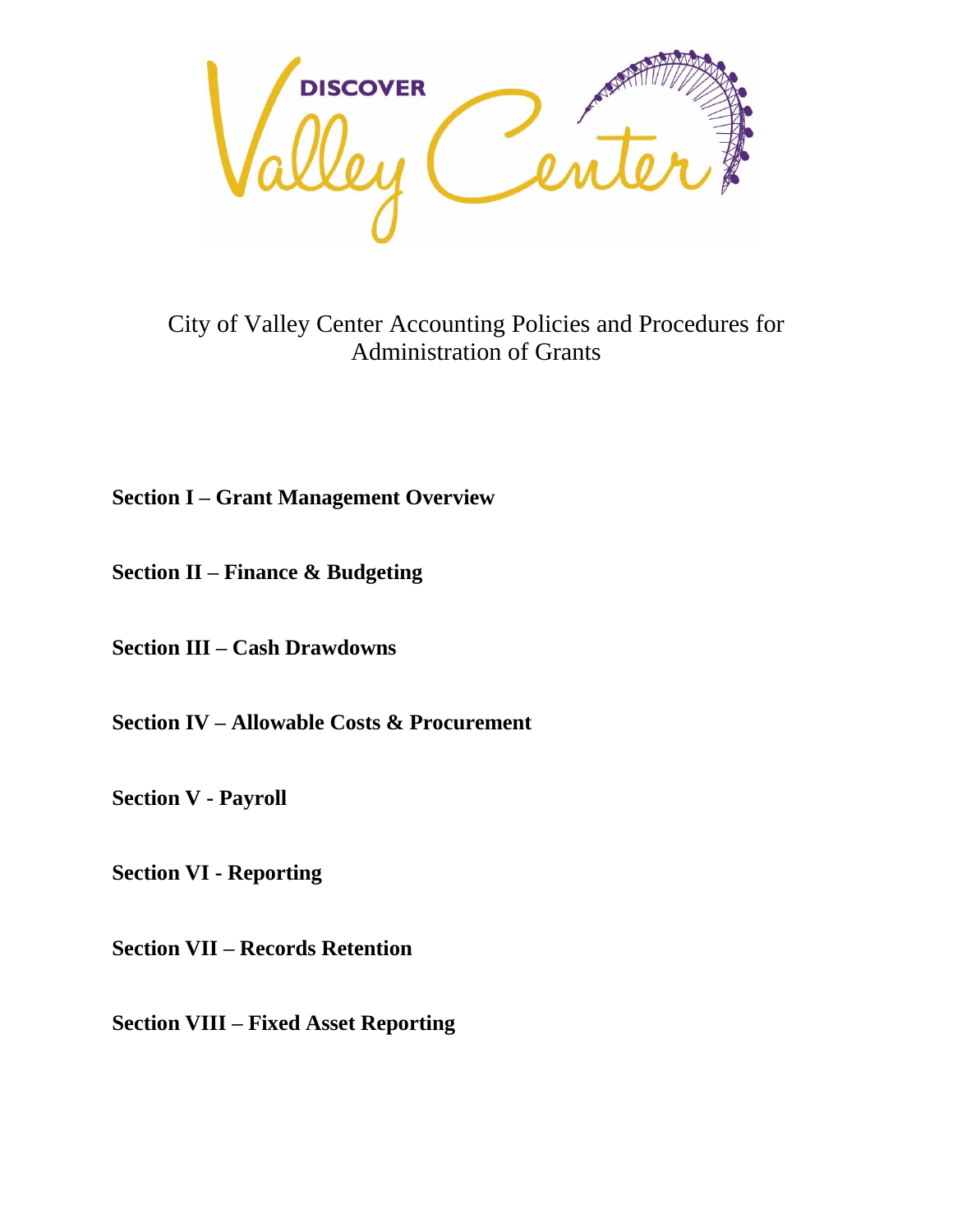# **SECTION I GRANT MANAGEMENT OVERVIEW**

## **CITY OF VALLEY CENTER POLICY OVER GRANTS AND OTHER OUTSIDE FINANCIAL RESOURCES**

The City of Valley Center Governing Body encourages city staff to secure federal, state and private grants, or other alternative funding sources for use in all aspects of city operations to achieve the goals and outcomes set forth by the City of Valley Center Governing Body.

The City Administrator or designee shall approve all grant applications before their submission.

This policy provides guidelines and procedures for budgeting and expending grant funds. It is a compilation of State and Federal laws and local policies and procedures that are to be used for processing all financial and budget related items. These guidelines and procedures are supplemental to current City procurement/purchasing policies.

Although it is not all-inclusive and cannot address all situations, the policy does provide general information to assist with normal, everyday financial transactions. Any and all City personnel with financial duties are responsible for the contents.

## **Key Staff**

Title City Administrator Assistant City Administrator/Director of Finance Grant Manager

#### **Responsibilities**

Overall responsibility for submitting proposals and for executing and administering awards rests within the Finance and Administration Department.

The City Administrator is the final approval authority for all grant activity.

The overall responsibilities of the Grants Management function include, but are not limited to:

- a. Reviewing all grant applications that have a financial reporting or compliance requirement prior to submission;
- b. Establishing, communicating and promoting policies and procedures consistent with federal, state, and local regulations;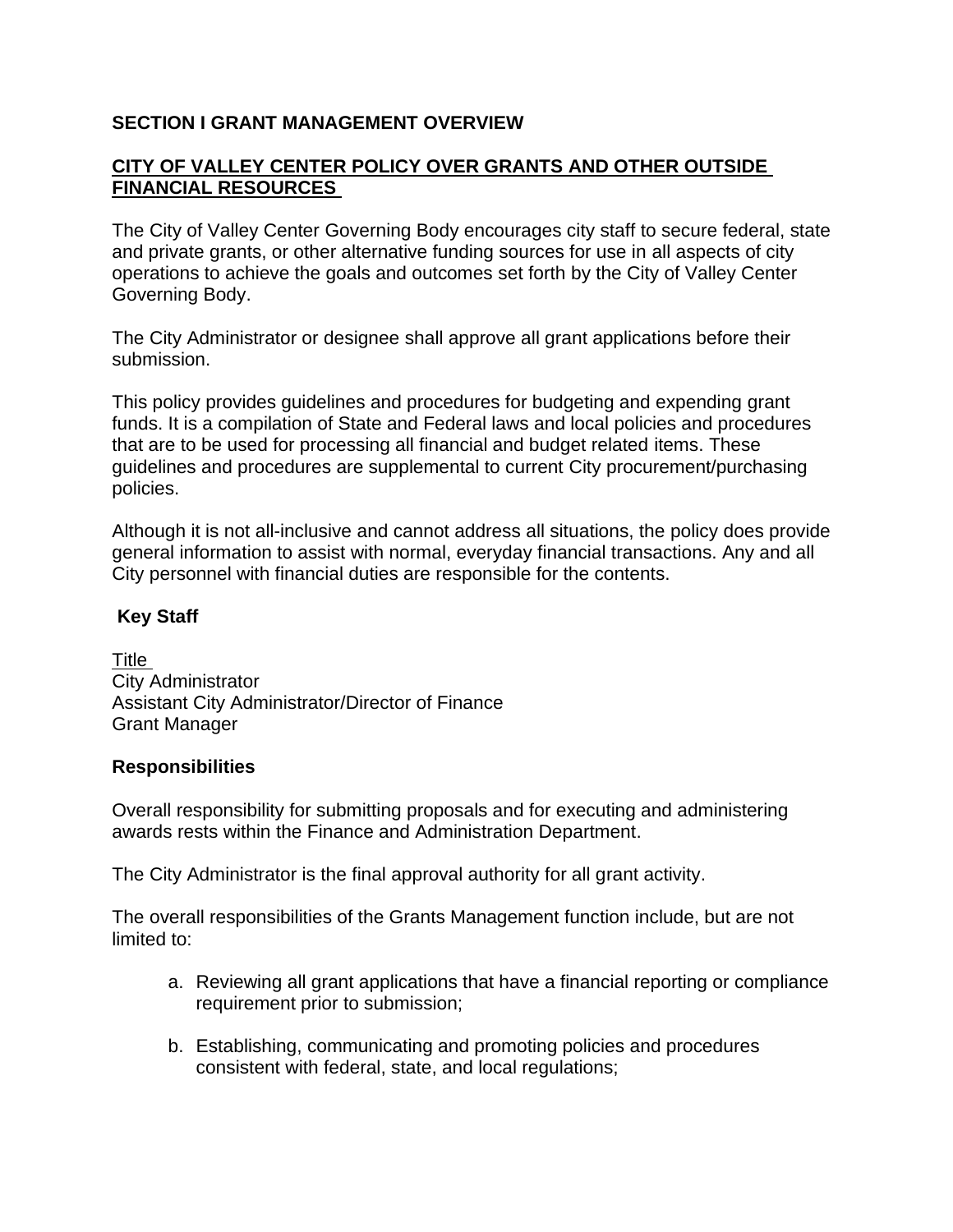- c. Providing assistance to project managers for the preparation of grant applications;
- d. Exercising budgetary control of grant funds;
- e. Providing overall compliance monitoring to include;
	- Maintaining an adequate internal control structure to ensure compliance with applicable laws and regulations related to the state and federal regulations;
	- Coordinating formal agency audits or interim reviews of grants by federal or state agencies, external/internal auditor(s);
	- Providing support and guidance to City Departments for the effective administration and financial management of grants.

## **Management of City Assets**

The Assistant City Administrator/Director of Finance shall establish and maintain accurate, financial management systems to meet the City's fiscal obligations, produce useful information for financial reports, and safeguard city resources. The Assistant City Administrator/Director of Finance shall ensure the City's accounting system provides ongoing internal controls. The Assistant City Administrator/Director of Finance shall provide regular fiscal reports to the City of Valley Center Governing Body.

#### **Fraud Prevention and Investigation**

All employees, City of Valley Center Governing Body members, consultants, vendors, contractors and other parties maintaining a business relationship with the City shall act with due diligence in duties involving the City's fiscal resources. The City Administrator or designee shall develop internal controls that aid in the prevention and detection of fraud, financial impropriety or irregularity.

#### **Reporting Fraud**

An employee who suspects fraud, impropriety or irregularity shall promptly report those suspicions to the immediate supervisor and/or the City Administrator. The City Administrator or designee shall have primary responsibility for any investigations, in coordination with legal counsel and other internal or external departments and agencies as appropriate.

#### **Whistleblowers**

The City encourages complaints, reports or inquiries about illegal practices or violations of City policies, including illegal or improper conduct by the City, its leadership or by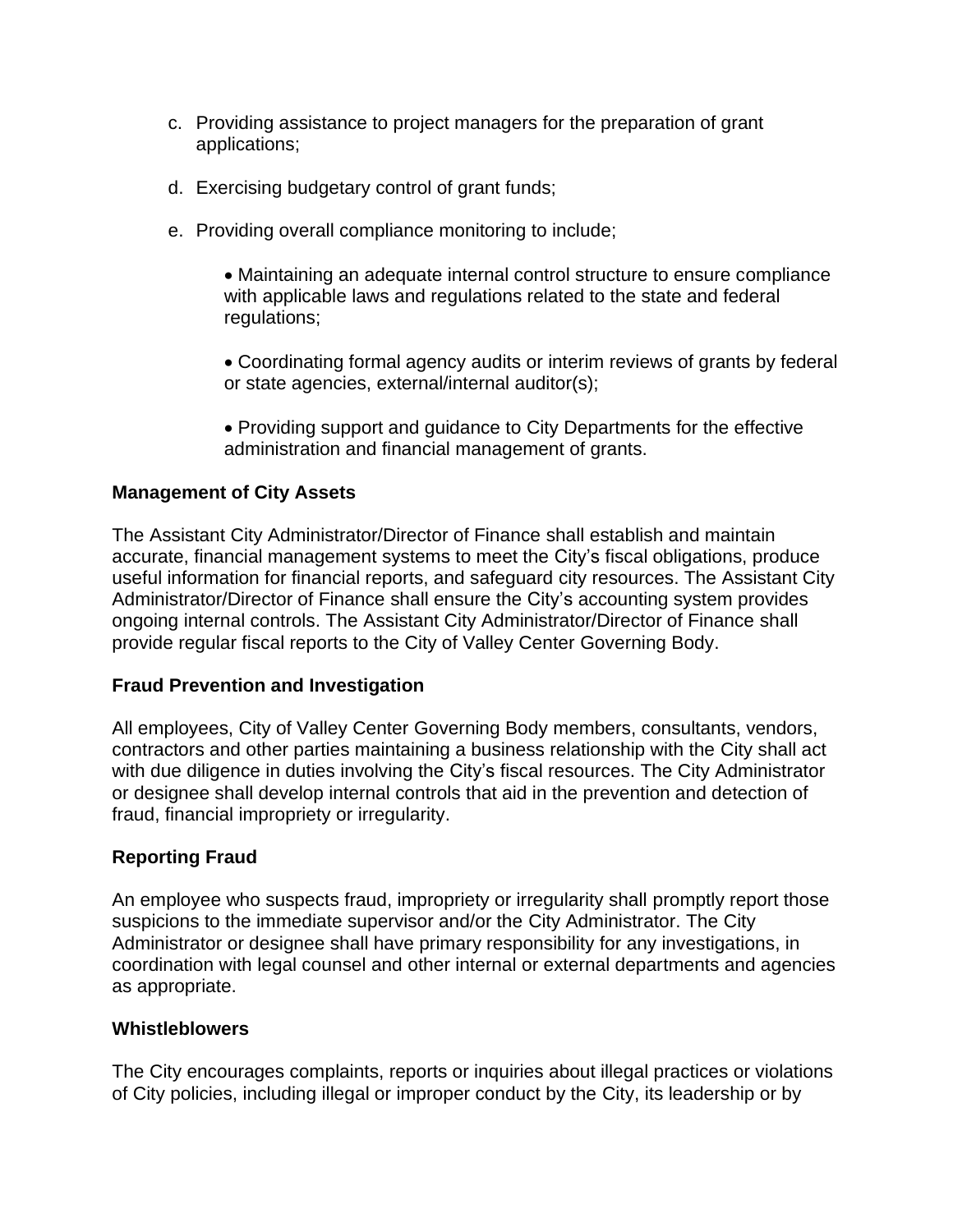others on its behalf. Reports could include, but not be limited to, financial improprieties, accounting or audit matters, ethical violations or other similar illegal or improper practices or policies. The City prohibits retaliation by or on behalf of the City against staff members who make good faith complaints, reports or inquiries under this policy or for participations in a review or investigation under this policy. This protection extends to those whose allegations are made in good faith but prove to be mistaken. The City reserves the right to discipline persons who make bad faith, knowingly false, or vexatious complaints, reports or inquiries or who otherwise abuse this policy. Complaints, reports or inquiries may be made under this policy on a confidential or anonymous basis. They should describe in detail the specific facts demonstrating the bases for the complaints, reports or inquiries. They should be directed to the City Administrator. If the City Administrator is implicated in the complaint, report or inquiry, it should be directed to the City of Valley Center Governing Body. The City will conduct a prompt, review or investigation. The City may be unable to fully evaluate a vague or general complaint, report or inquiry that is made anonymously.

## **Conflict of Interest**

City employees are prohibited from engaging in any activity which may conflict with or detract from the effective performance of their duties. No employee will attempt, during the work day or on city property, to sell or endeavor to influence any citizen or city employee to buy any product, article, instrument, service or other items which may directly or indirectly benefit the city employee. No city employee will enter into a contract for remuneration with the City other than a contract for employment unless the contract is awarded by the City Administrator and approved by the City of Valley Center Governing Body.

# **Annual Audit of Financial Records**

In accordance with local, state, federal and grant requirements, the financial statements of the City undergo an independent audit annually, including the requirements of the Kansas Municipal Audit and Accounting Guide (KMAAG), the Uniform Guidance and other state and federal requirements.

Selection of auditor is based on qualifications and experience with Kansas municipal audits, as well as requirements of the KMAAG, the Uniform Guidance and other state and federal requirements. Selection will not be required to be based on price.

Requirement to rotate auditors via an RFP process is only used in the event that the current auditor can no longer demonstrate their qualifications and experience with Kansas municipal audits, requirements of the KMAAG, the Uniform Guidance and other state and federal requirements.

Upon completion of the audit, but no later than July 31 of each year, the auditor shall make a report directly to the Governing Body regarding audit findings. All audit findings are addressed immediately, and corrective action is taken promptly.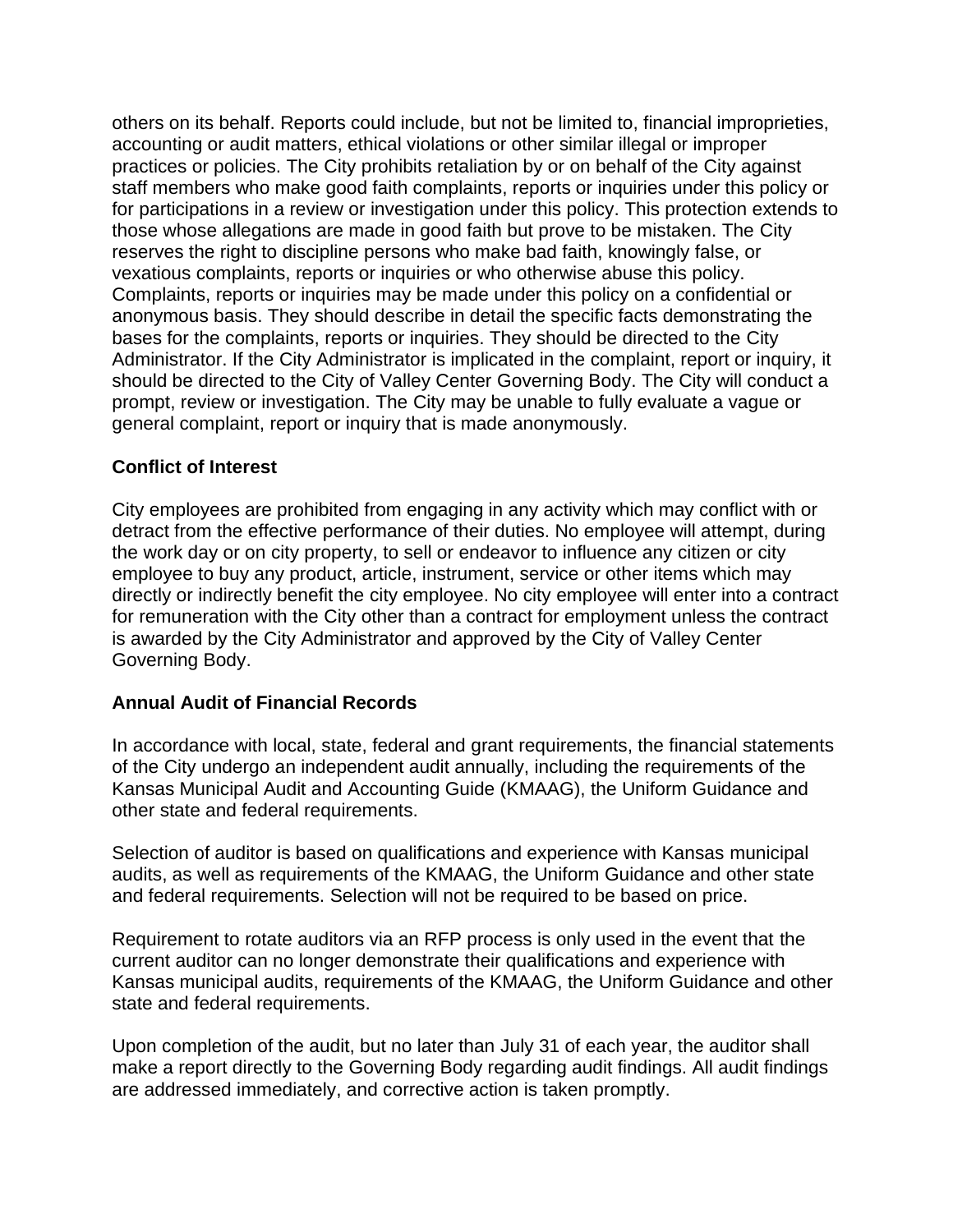# **SECTION II: FINANCE AND BUDGETING**

### **Financial Management System**

The City's financial management system is established to provide for compliance with federal requirements at 2 CFR Part 200.

The City's financial management systems, that include records documenting compliance with federal statutes, regulations, and the terms and conditions of federal awards, must be sufficient to permit:

- a. The preparation of reports required by general and program specific terms and conditions, and
- b. The tracing of funds to a level of expenditures adequate to establish that such funds have been used according to the Federal statutes, regulations, and the terms and conditions of the Federal award.

The financial management systems of the City must provide for the following:

- a. Identification the City must identify, in its accounts, all federal awards received and expended, and the federal programs under which they were received.
- b. Financial reporting accurate, current, and complete disclosure of the financial results of each federal award or program must be made in accordance with the reporting requirements of the grant or subgrant.
- c. Accounting records the City must maintain records which adequately identify the source and application of funds provided for financially-assisted activities. These records must contain information pertaining to Federal awards, authorizations, obligations, unobligated balances, assets, expenditures, income and interest and be supported by source documentation.
- d. Internal control effective control and accountability must be maintained for all funds, real and personal property, and other assets. The City must adequately safeguard all such property and must assure that it is used solely for authorized purposes.
- e. Budget control actual expenditures or outlays must be compared with budgeted amounts for each federal award. Financial information must be related to performance or productivity data, including the development of unit cost information whenever appropriate or specifically required in the grant or subgrant agreement. If unit cost data are required, estimates based on available documentation will be accepted whenever possible.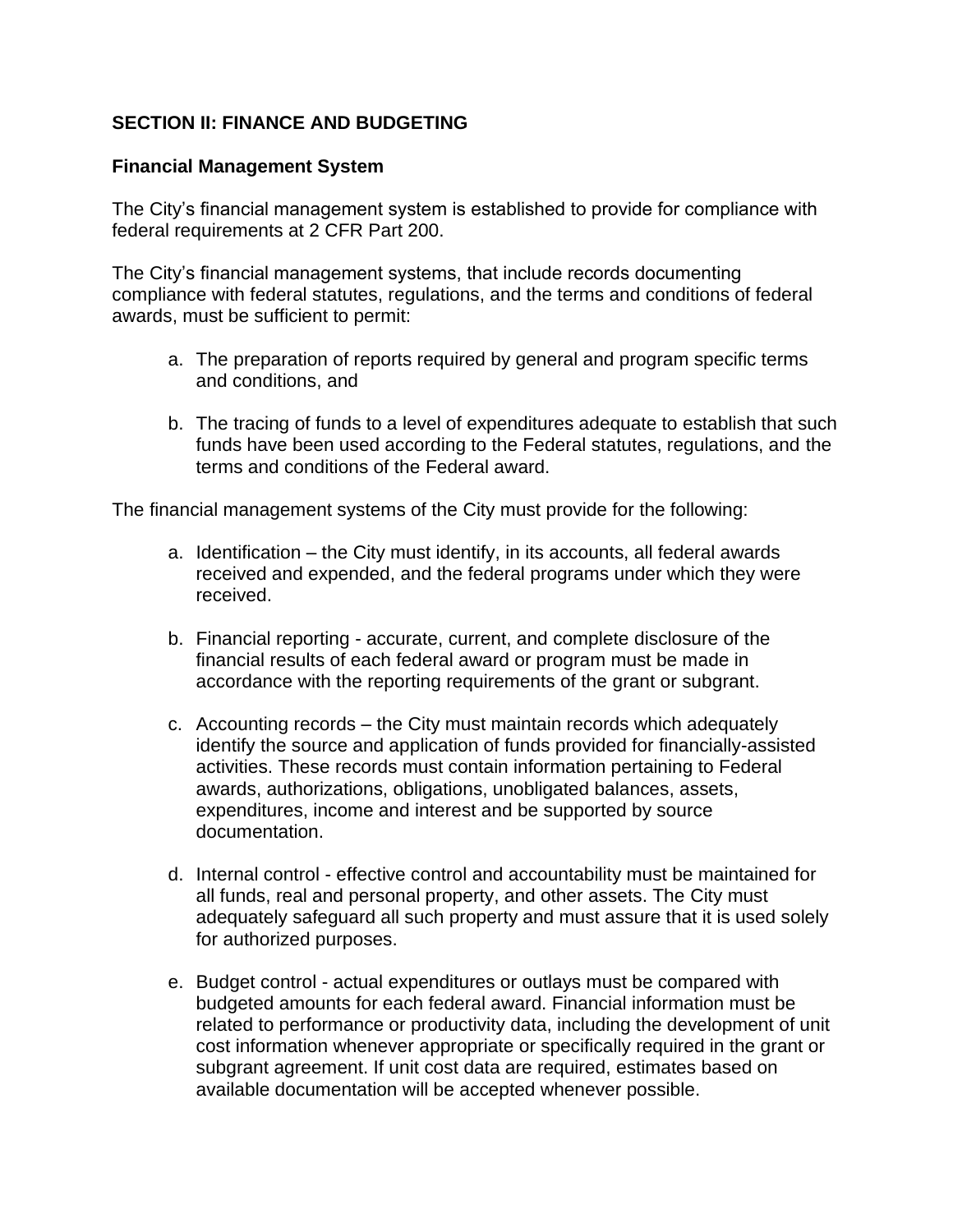- f. Cash management procedures for minimizing the time elapsing between the transfer of funds from the U.S. Treasury, or the pass-through entity, and disbursement by the City must be followed whenever advance payment procedures are used. Advance payments to the City must be limited to the minimum amounts needed and be timed to be in accordance with the actual, immediate cash requirements of the City in carrying out the purpose of the approved program or project. The timing and amount of advance payments must be as close as is administratively feasible to the actual disbursements by the City for direct program or project costs and the proportionate share of any allowable indirect costs. The City must make timely payment to contractors in accordance with the contract provisions.
- g. Allowable cost applicable Uniform Guidance cost principles, agency program regulations, and the terms of grant and subgrant agreements will be followed in determining the reasonableness, allowability, and allocability of costs.
- h. Source documentation accounting records must be supported by such source documentation as cancelled checks, paid bills, payrolls, time and attendance records, contract and subgrant award documents, etc.

An awarding agency may review the adequacy of the financial management system of any applicant for financial assistance.

#### **Expenditure Account Numbers**

The account structure is designed to provide compliance with all grant requirements regarding separation of revenues and expenditures at the line item level. The City's financial accounting system should allow for grants to be tracked at a line item level and be able to separate and report all grant revenues and expenditures separately, including payroll functions. This allows the City to comply with all Federal Uniform Guidance.

#### **Budget Process for Federal and State Grants Funds**

The Grant Managers are responsible for overseeing the budget process for Federal Grants.

Depending on the grant, the budget process is either done during the writing of the grant or after amounts have been awarded. In each case, the grant manager must submit the grant budget to the Assistant City Administrator/Director of Finance. Budget amendments are done with the input from the grant manager and the departments involved, with the approval of the Assistant City Administrator/Director of Finance.

If a budget amendment is necessary during the plan year, the Grant Manager will submit an amendment to the Assistant City Administrator/Director of Finance prior to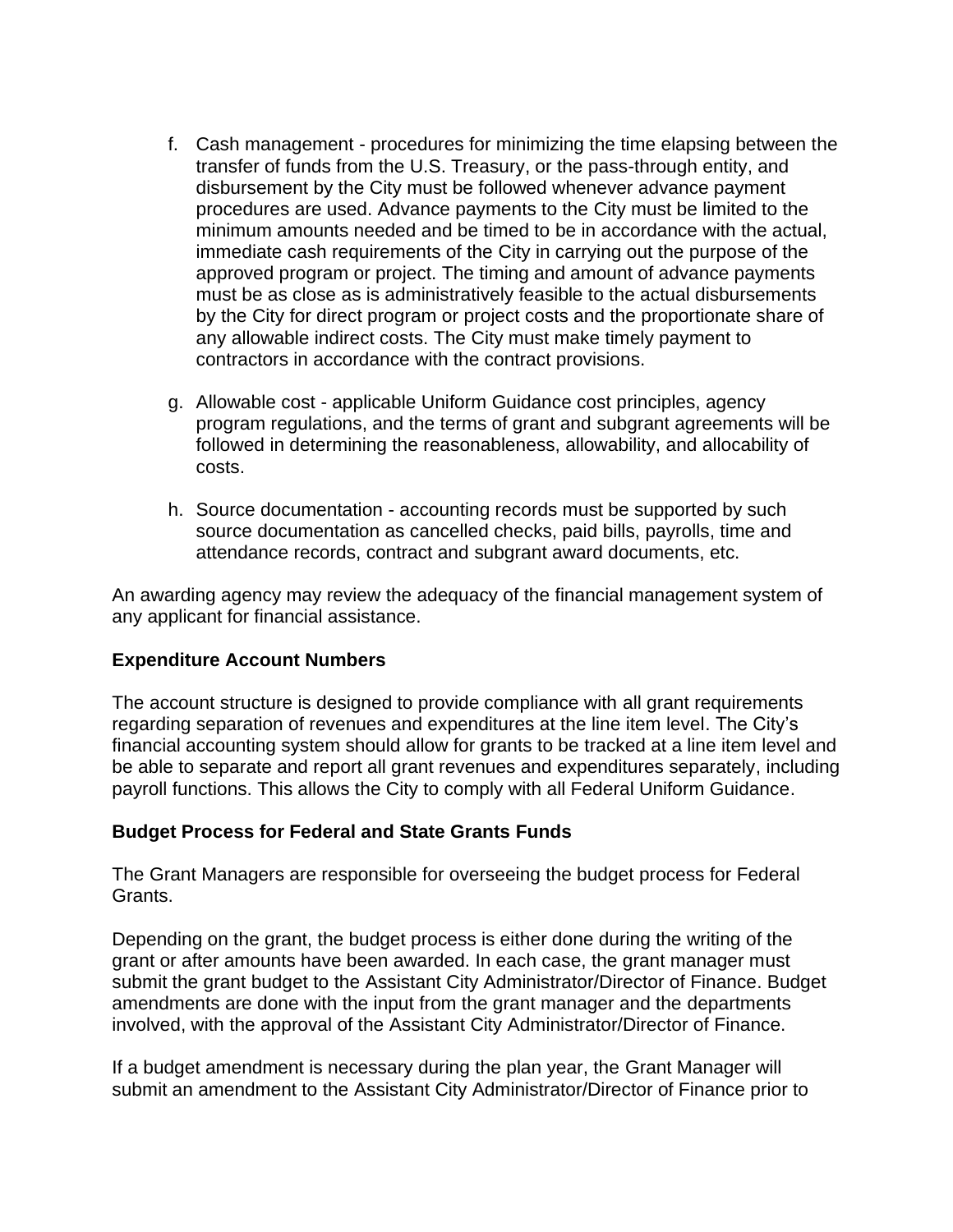submission to the appropriate entity. The following reasons are allowable for all Federal Funds:

- 1. 25% rule
- 2. Change in the number of funding positions
- 3. Change in program intent
- 4. Change in funding amount

# **Supplement Not Supplant Procedures**

The City has implemented guidelines to ensure compliance with the federal fiscal requirement of supplement, not supplant. The purpose of the procedures is to ensure that the level of state and local support for programs remains at least constant and is not replaced by federal funds. Federal funds are used to supplement (add to, enhance, to expand, create something new, increase) the funds available from non-federal sources, and not to supplant (replace or take the place of) the existing non-federal funds.

Federal funds may be used only to provide supplemental services that would not have been provided had the federal funds not been available.

State or local funds which previously funded activities may not be diverted to another purpose simply because federal funds are now available to fund those activities. In other words, the use of federal funds may not result in a decrease in state or local funds for a particular activity, which, in the absence of the federal funds, would have been available to conduct the activity.

Federal funds must supplement or augment that which must be provided by state law, or any activities which have been adopted per City policy.

If federal funds are used to enhance or expand a state mandate, or local City policy, the federal supplementary activities must be separately identified and clearly distinguishable from the activities identified as necessary for implementing a state mandate, or local City policy as outlined in the implementation plan.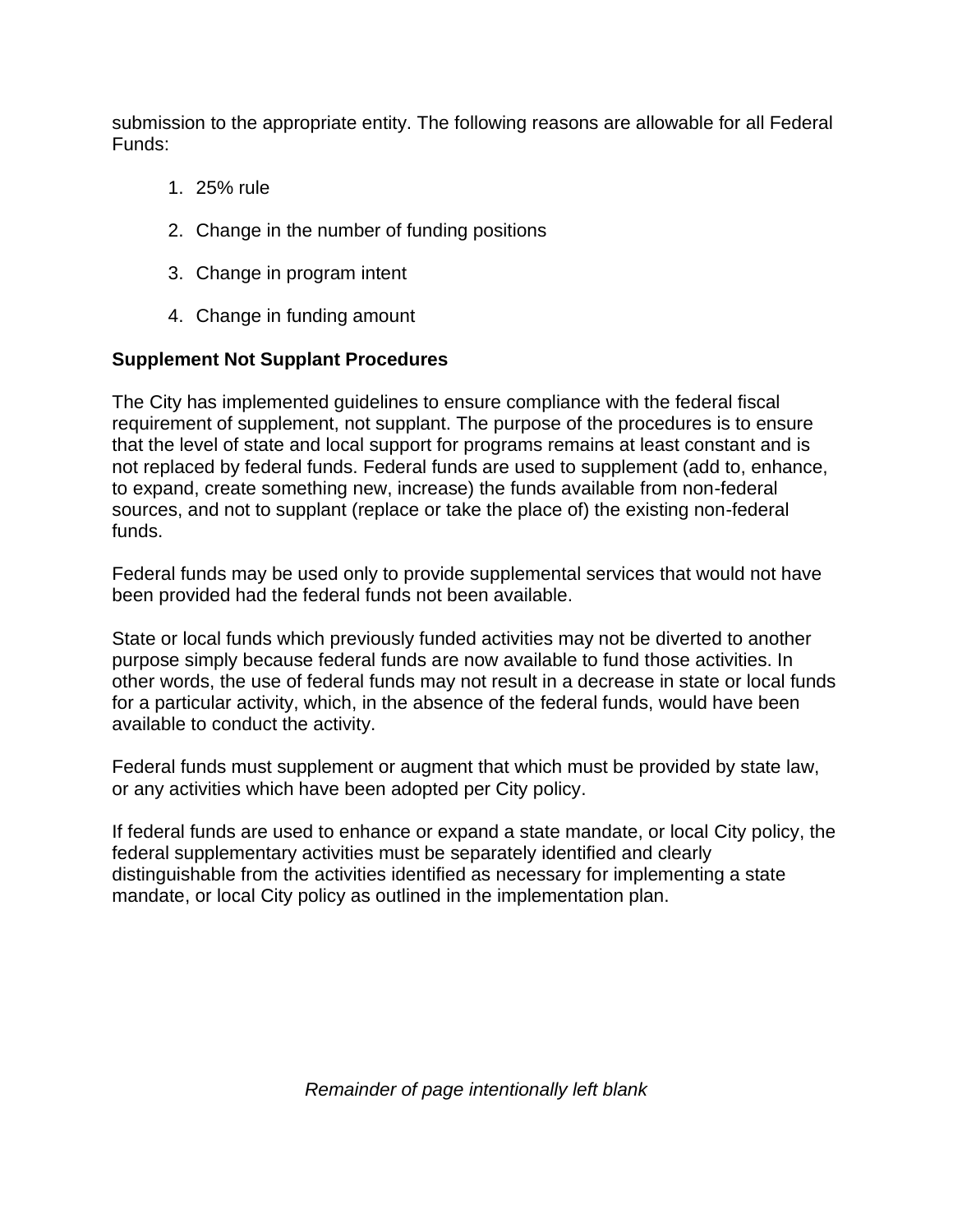# **SECTION III: CASH DRAWDOWNS**

# **Cash Management – Federal Programs**

Generally, the City receives payments on a reimbursement basis. In some circumstances, the City may receive an advance of federal grant funds. In either case, the City shall maintain accounting methods and internal controls and procedures that assure those responsibilities are met. The City has established separation of duties in cash management. Funds from federal agencies are requested by the Assistant City Administrator/Director of Finance. Funds are verified by the City Treasurer when received. Grant status is reviewed by the Grant Manager monthly. Bank reconciliations are performed by the City Treasurer. Any discrepancies are resolved promptly.

The City has also established procedures for minimizing the time elapsed between draw down of federal funds and expenditure by the City in accordance with 2 CFR Part 200.305:

#### **Payment Methods**

## **Advances**

When the City receives advance payments of federal grant funds, it must minimize the time elapsing between the transfer of funds to the City and the expenditure of those funds on allowable costs of the applicable federal program. (2 CFR Sec. 200.305(b)) The timing and amount of cash advances shall be as close as is administratively feasible to the actual cash outlay for direct program costs and the proportionate share of any allowable indirect cost. When applicable, the City shall use existing resources available within a program before requesting additional advances. Such resources include program income (including repayments to a revolving fund), rebates, refunds, contract settlements, audit recoveries, and interest earned on such funds. (2 CFR Sec. 305(b) (5))

The City shall hold federal advance payments in insured, interest-bearing accounts.

The City is permitted to retain for administrative expense up to \$500 per year of interest earned on federal grant cash balances. Regardless of the federal awarding agency, interest earnings exceeding \$500 per year shall be remitted annually to the Department of Health and Human Services Payment Management System (PMS) through an electronic medium using either Automated Clearing House (ACH) network or a Fedwire Funds Service payment. (2 CFR Sec. 200.305(b) (9))

Pursuant to federal guidelines, interest earnings shall be calculated from the date that the federal funds are drawn down from the system until the date on which those funds are disbursed by the City. Consistent with state guidelines, interest accruing on total federal grant cash balances shall be calculated on cash balances per grant and applying the actual or average interest rate earned. Remittance of interest shall be the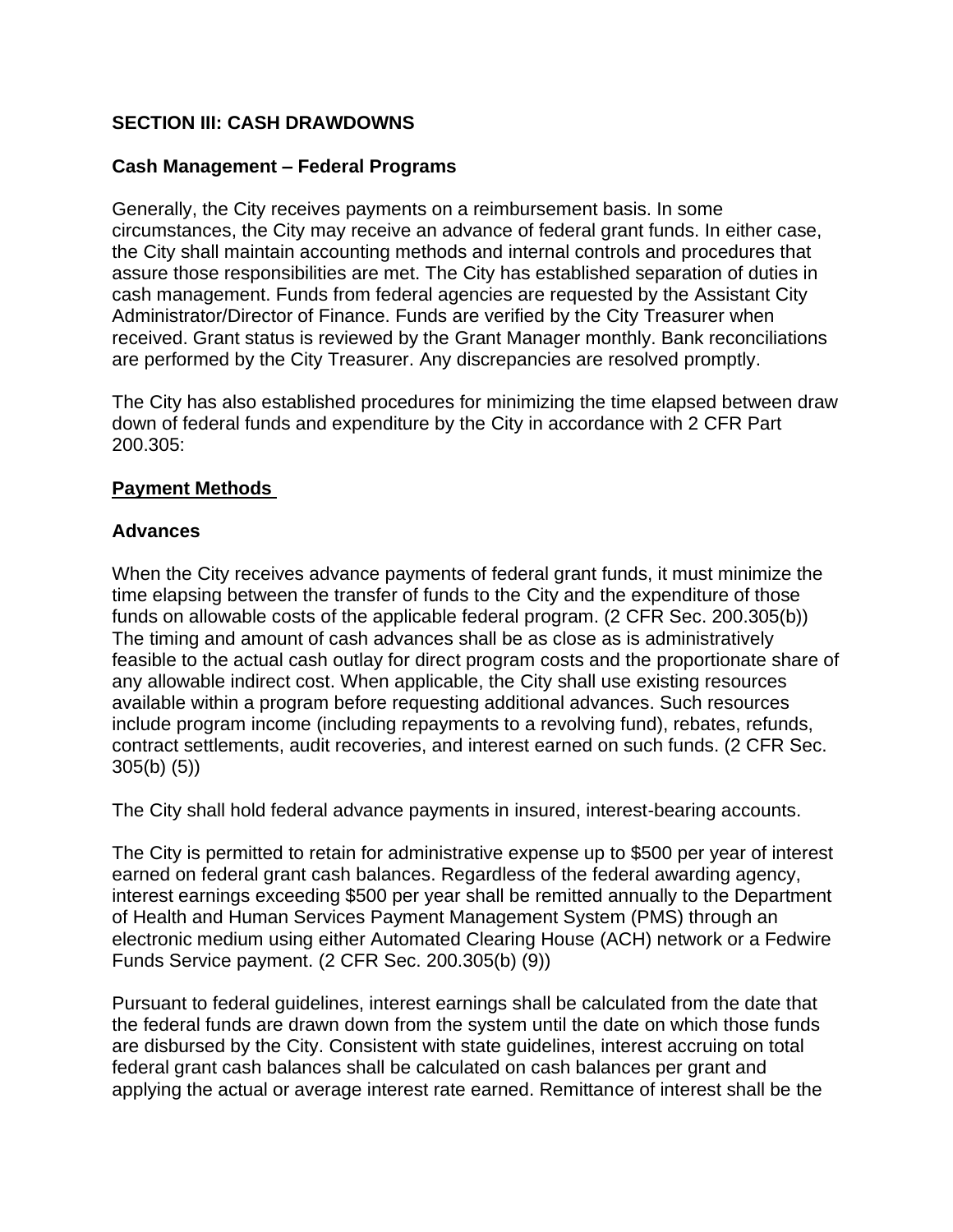responsibility of the Assistant City Administrator/Director of Finance.

### **Reimbursement**

Reimbursement shall be the preferred method when the requirements in the advance payment section are not met.

The City will initially charge federal grant expenditures to nonfederal funds. The Grant Manager will request reimbursement for actual expenditures incurred under the federal grants monthly. Such requests shall be submitted with appropriate documentation and signed by the requestor. Requests for reimbursements will be approved by the Assistant City Administrator/Director of Finance.

Consistent with state and federal requirements, the City will maintain source documentation supporting the federal expenditures (invoices, time sheets, payroll stubs, etc.) and will make such documentation available for review upon request.

Reimbursements of actual expenditures do not involve interest calculations.

## **Direct Grants**

All direct federal grant draws shall be made by the Assistant City Administrator/Director of Finance via the required method or website. Draws will be on a reimbursement basis. Direct grant monies shall be drawn down according to grant-specific requirements.

The City may also be paid by reimbursement for any construction grant. Except as otherwise specified in regulation, Federal agencies shall not use the percentage of completion method to pay construction grants. The City may use that method to pay its construction contractor, and if it does, the awarding agency's payments to the City will be based on the City's actual rate of disbursement.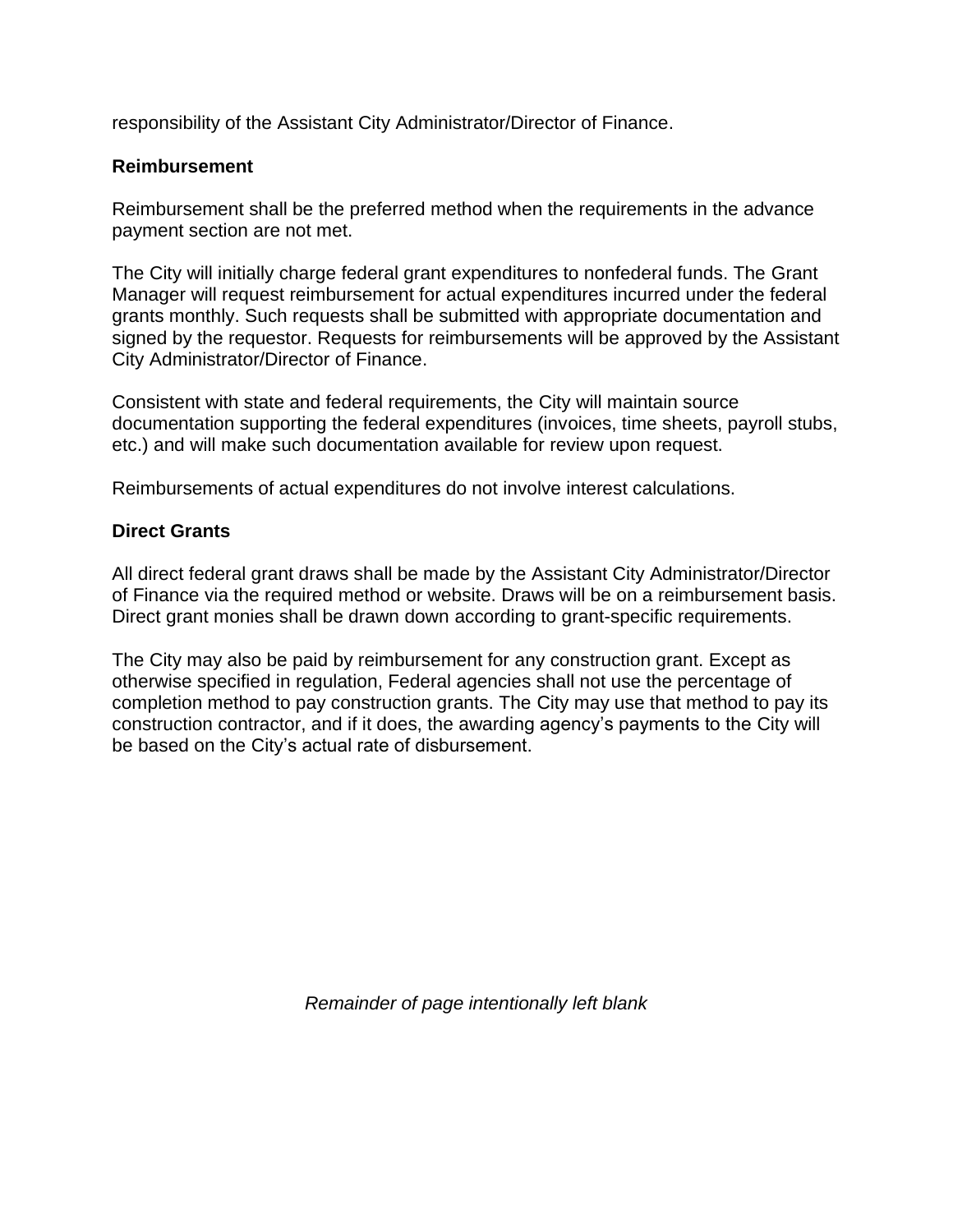# **SECTION IV: ALLOWABLE COSTS & PROCUREMENT**

The City has the responsibility to ensure fiscal integrity with all allocated funds. The Federal Fund Expenditure Guidelines set important protocol and procedures for administration in the expenditure of all allocated federal funds.

#### **Allowable Costs**

Federal and Grant Funds must be expended according to all applicable requirements of the Federal and State Grant Funds. Other applicable laws and regulations, and the Uniform Guidance apply to the use of these funds. All costs must be reasonable and necessary to carry out the intent of the program or project. Basic Guidelines

- 1. Factors affecting allowability of costs. To be allowable under Federal awards, costs must meet the following general criteria:
	- a. Be necessary and reasonable for proper and efficient performance and administration of Federal awards.
	- b. Be allocable to Federal awards under the provisions of the Uniform Guidance.
	- c. Be authorized or not prohibited under State or local laws or regulations.
	- d. Conform to any limitations or exclusions set forth in these principles, Federal laws, terms and conditions of the Federal award, or other governing regulations as to types or amounts of cost items.
	- e. Be consistent with policies, regulations, and procedures that apply uniformly to both Federal awards and other activities of the governmental unit.
	- f. Be accorded consistent treatment. A cost may not be assigned to a Federal award as a direct cost if any other cost incurred for the same purpose in like circumstances has been allocated to the Federal award as an indirect cost.
	- g. Except as otherwise provided for in the Uniform Guidance, be determined in accordance with generally accepted accounting principles.
	- h. Not be included as a cost or used to meet cost sharing or matching requirements of any other Federal award in either the current or a prior period, except as specifically provided by Federal law or regulation.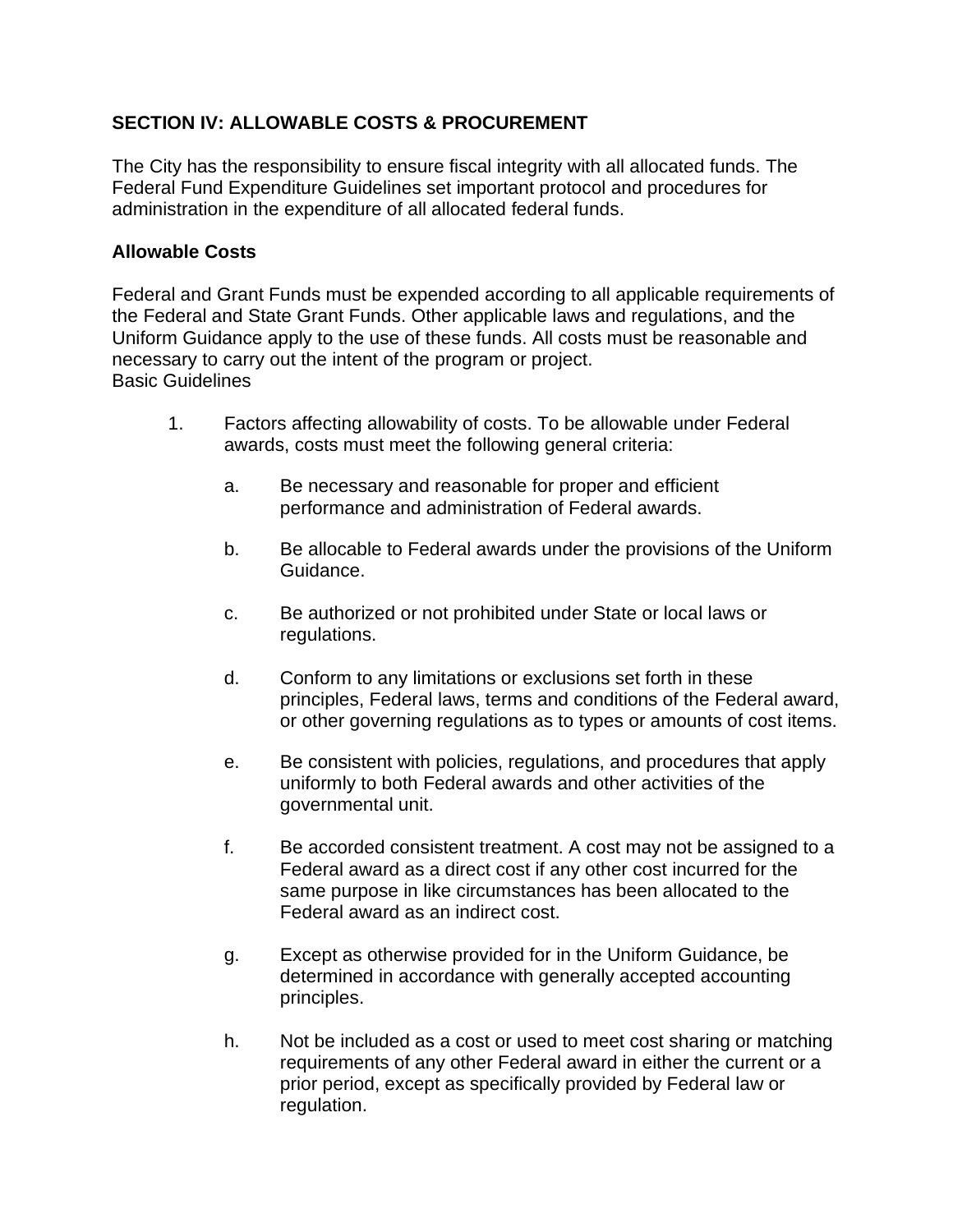- i. Be the net of all applicable credits.
- j. Be adequately documented.
- 2. Reasonable costs. A cost is reasonable if, in its nature and amount, it does not exceed that which would be incurred by a prudent person under the circumstances prevailing at the time the decision was made to incur the cost. The question of reasonableness is particularly important when governmental units or components are predominately federally funded. In determining reasonableness of a given cost, consideration shall be given to:
	- a. Whether the cost is of a type generally recognized as ordinary and necessary for the operation of the City or the performance of the Federal award.
	- b. The restraints or requirements imposed by such factors as: sound business practices; arm's length bargaining; Federal, State, and other laws and regulations; and terms and conditions of the Federal award.
	- c. Market prices for comparable goods or services.
	- d. Whether the individuals concerned acted with prudence in the circumstances considering their responsibilities to the governmental unit, its employees, the public at large, and the Federal Government.
	- e. Significant deviations from the established practices of the City which may unjustifiably increase the Federal award's cost.
- 3. Allocable costs.
	- a. A cost is allocable to a particular cost objective if the goods or services involved are chargeable or assignable to such cost objective in accordance with relative benefits received.
	- b. All activities which benefit from the City's indirect cost, including unallowable activities and services donated to the City by third parties, will receive an appropriate allocation of indirect costs.
	- c. Any cost allocable to a particular Federal award or cost objective under the principles provided for in the Uniform Guidance may not be charged to other Federal awards to overcome fund deficiencies, to avoid restrictions imposed by law or terms of the Federal awards, or for other reasons.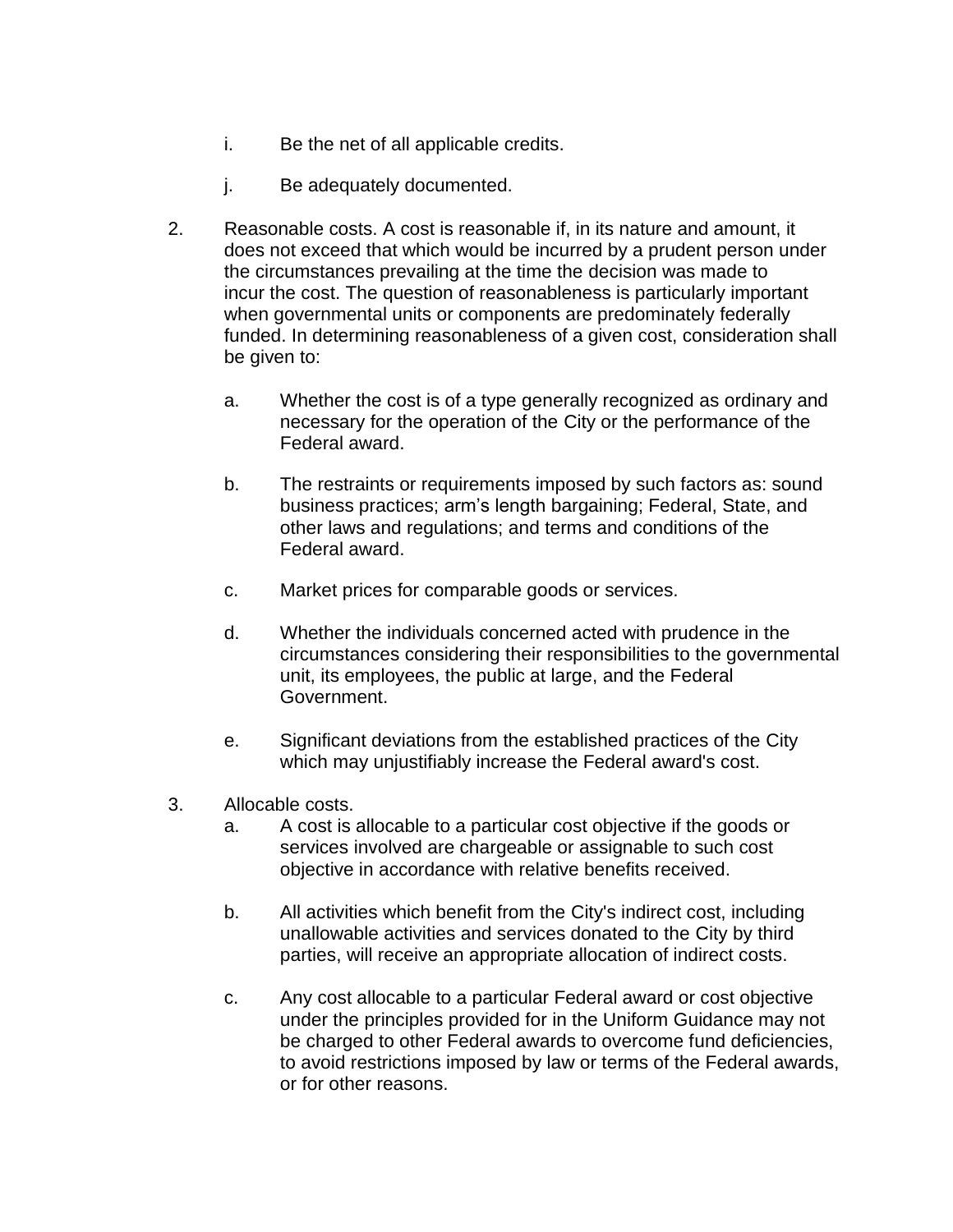d. Where an accumulation of indirect costs will ultimately result in charges to a Federal award, a cost allocation plan will be required.

# **Procurement – Federal Programs**

### **General Procurement Standards**

The City will use its own procurement procedures which reflect applicable State and local laws and regulations, provided that the procurements conform to applicable State and Federal law. Any additional procurement requirements stated in the Federal or State grant terms and conditions or reporting and compliance documents will be incorporated into the procurement procedures for that specific grant.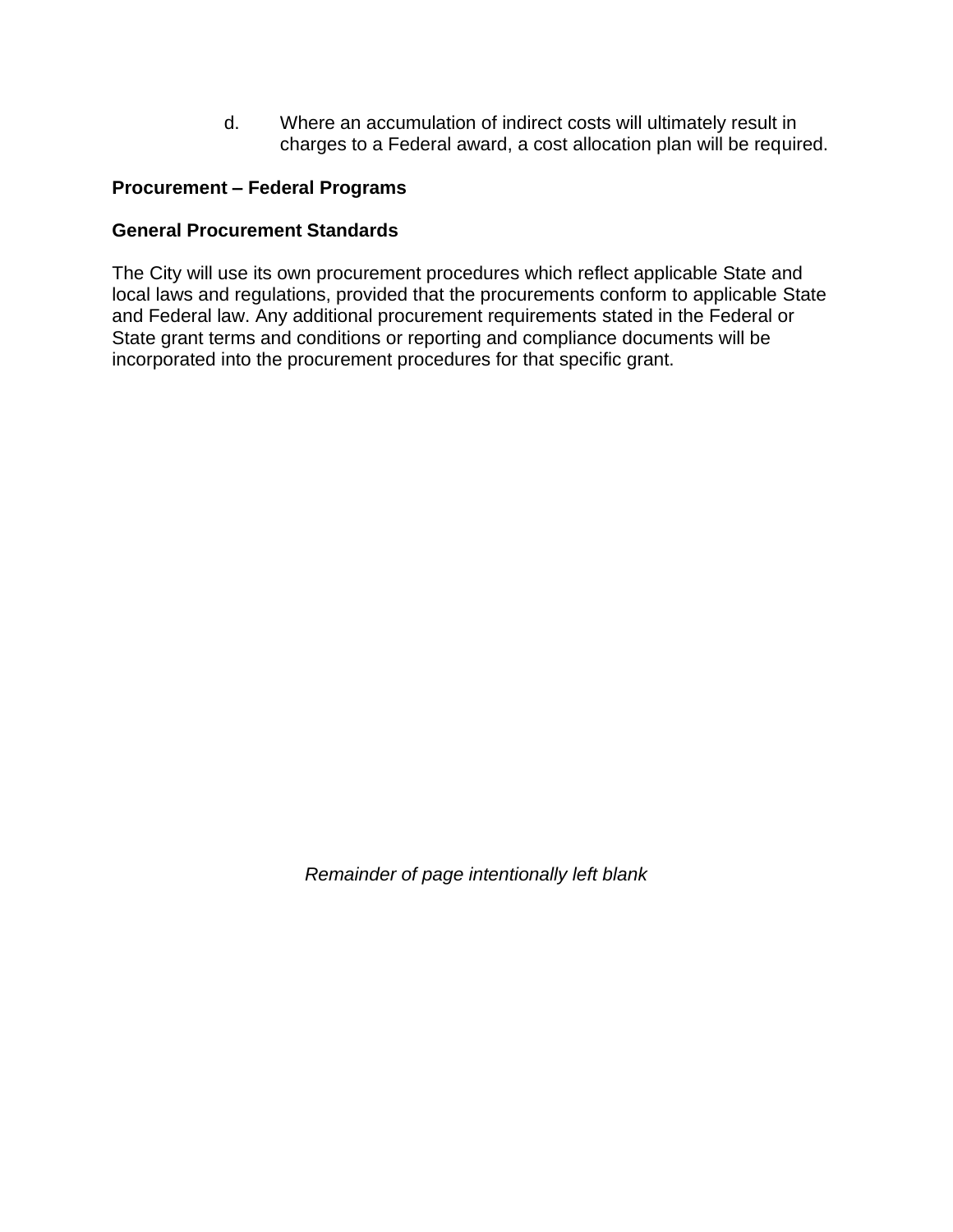## **SECTION V: PAYROLL**

#### **Time and Effort Requirements**

The City, if required per the specific grant requirements, will maintain auditable documentation that shows how each employee paid with grant funds spent his or her compensated time. Such documentation are written, after-the fact (not estimated or budgeted) documentation of how the time was spent. Time and effort reports should be prepared by any staff with salary charged directly to a State or Federal award(s).

Supplemental Pay Procedures

All City employees, full-time or part-time, must be paid through payroll for any type of compensation, EXCEPT reimbursements for travel, fees, dues, etc.

The employee and Department Head must approve the timesheet.